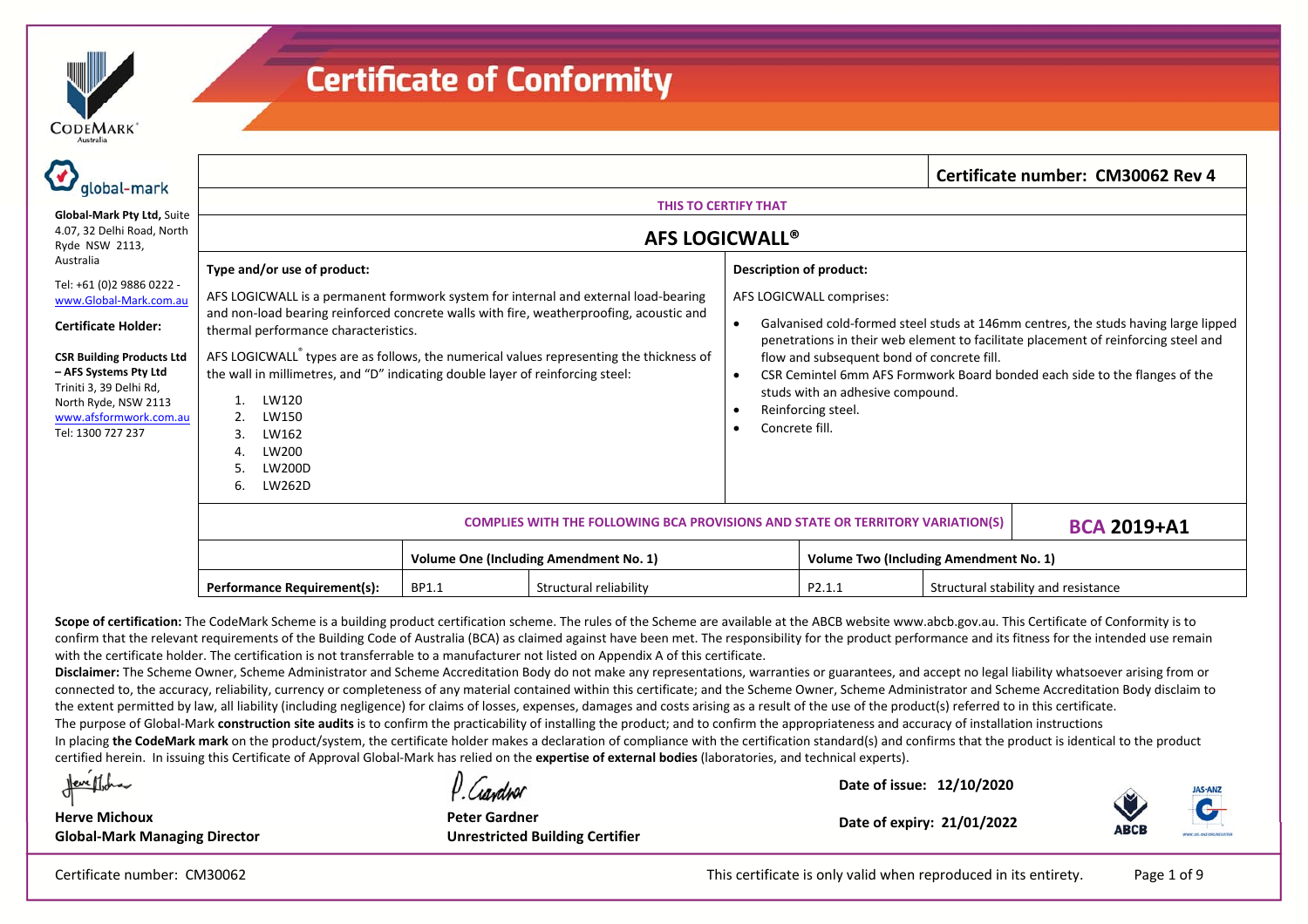

|                                  | BP1.2                           | Structural resistance                                                   |                                 |                                                    |
|----------------------------------|---------------------------------|-------------------------------------------------------------------------|---------------------------------|----------------------------------------------------|
|                                  | CP1                             | Fire Resistance - Structural stability                                  |                                 |                                                    |
|                                  | CP <sub>2</sub>                 | Spread of fire                                                          | P2.3.1                          | Spread of fire                                     |
|                                  | CP3                             | Spread of fire and smoke in patient care and<br>aged care buildings     |                                 |                                                    |
|                                  | CP4                             | Safe conditions for evacuation                                          |                                 |                                                    |
|                                  | CP8                             | Fire protection of openings and<br>penetrations                         |                                 |                                                    |
|                                  | FP1.4                           | Weatherproofing                                                         | P2.2.2                          | Weatherproofing                                    |
|                                  | FP5.2                           | Sound Transmission through walls                                        | P2.4.6                          | Sound insulation                                   |
|                                  | FP5.5                           | Sound transmission through walls in<br>residential care buildings       |                                 |                                                    |
|                                  | JP1                             | Energy use                                                              | P2.6.1                          | Energy efficiency - Building                       |
| Deemed-to-Satisfy Provision(s):  | $C1.9$ (a), (b), (d)<br>(e)(iv) | Non-combustible building elements                                       | 3.7.1.1(d)                      | Non-combustible materials                          |
|                                  | C1.10                           | Fire hazard properties                                                  |                                 |                                                    |
|                                  | G5.2                            | Construction in bushfire prone areas -<br>Protection                    | 3.10.5.0                        | Construction in bushfire prone areas - Application |
| State or territory variation(s): | NSW C1.10(a)(v)                 | Fire hazard properties                                                  |                                 |                                                    |
|                                  | NT Part F5                      | Sound transmission and insulation                                       | SA P2.3.1 (a) (ii)<br>and (iii) | Spread of fire                                     |
|                                  | <b>NSW G5.2</b>                 | Construction in bushfire prone areas -<br>Protection                    | NT P2.4.6                       | Sound insulation                                   |
|                                  | NSW J(A)P1                      | Class 2 buildings and Class 4 parts replaced<br>with BASIX              | NSW Part 2.6                    | Replaced with BASIX                                |
|                                  | NT Section J                    | Class 2 buildings and Class 4 parts replaced<br>with BCA 2009 Section J | NT Part 2.6                     | Replaced with BCA 2009 Part 2.6                    |
|                                  | <b>QLD Section J</b>            | Class 2 buildings replaced with BCA 2009<br>Section J                   | Vic P2.6.1                      | Energy efficiency - Building                       |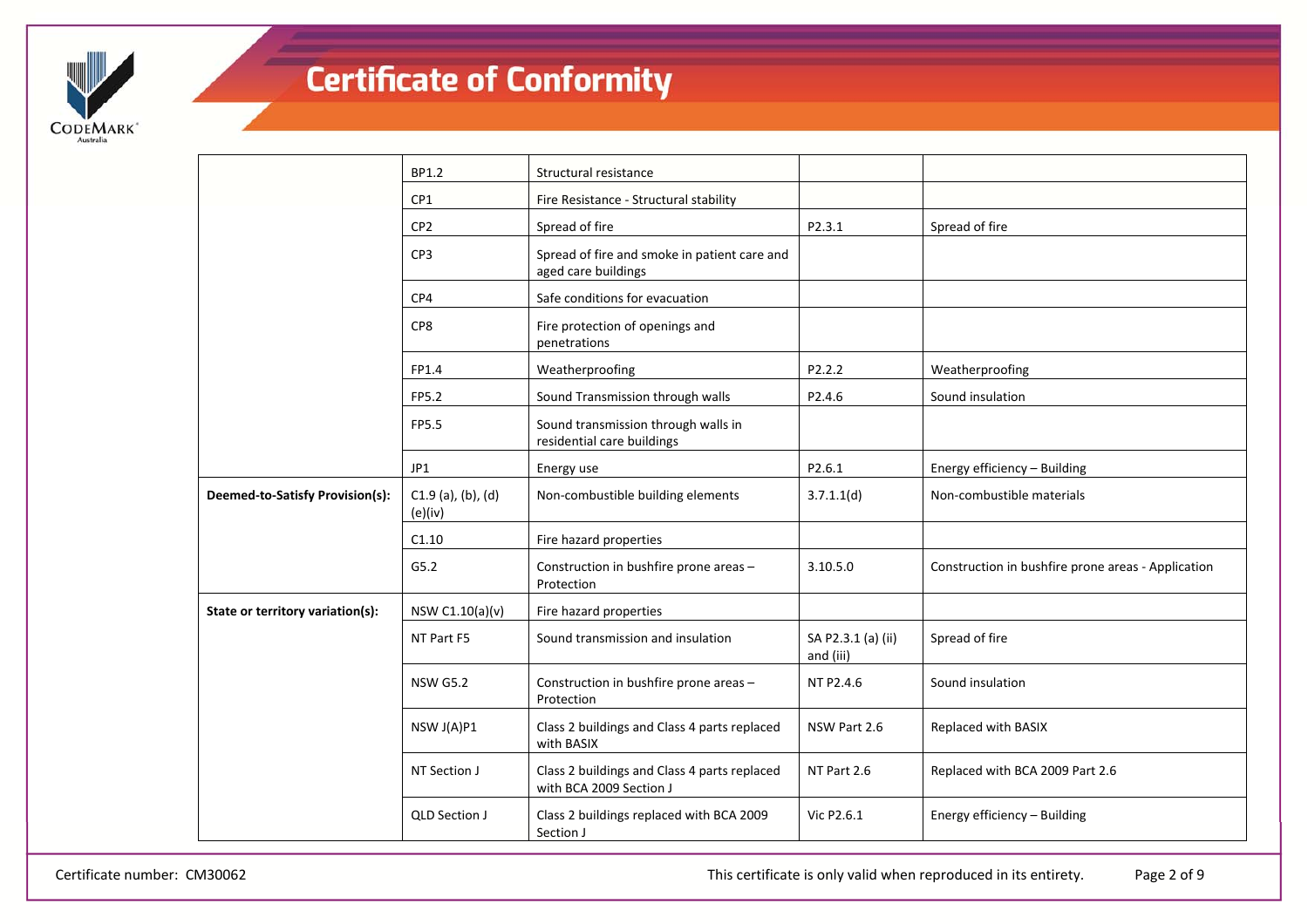

| Qld 3.10.5.0<br>Construction in bushfire prone areas - Application<br>SUBJECT TO THE FOLLOWING LIMITATIONS AND CONDITIONS AND THE PRODUCT TECHNICAL DATA IN APPENDIX A AND EVALUATION STATEMENTS IN APPENDIX B<br><b>Limitations and conditions:</b><br><b>Building classification/s: Unlimited</b><br>Volume One BP1.1 (b) and Volume Two P2.1.1 (b) actions as follows:<br>1.<br>Permanent actions<br>a.<br>imposed actions<br>b.<br>wind action<br>c.<br>earthquake action<br>d.<br>liquid pressure action<br>e.<br>ground water action<br>f.<br>rainwater action<br>g.<br>earth pressure action<br>h.<br>differential movement<br>time dependent effects<br>thermal effects<br>k.<br>ground movement<br>m. construction activity actions<br>with e., f., g. and h. requiring additional impervious waterproofing treatment.<br>Volume One BP1.2 and Volume Two P2.1.1 (c) is satisfied by complying with AS 3600:2018 (including Amendment No.1) as<br>2.<br>specified in Deemed-to-Satisfy Provisions Volume One B1.4 (b)(i) and Volume Two 3.0.4 (d) respectively.<br>Volume One CP1, CP2 and CP3, and Volume Two P2.3.1 are satisfied in respect of the walls having fire resistance levels as<br>3.<br>follows: |  |
|-------------------------------------------------------------------------------------------------------------------------------------------------------------------------------------------------------------------------------------------------------------------------------------------------------------------------------------------------------------------------------------------------------------------------------------------------------------------------------------------------------------------------------------------------------------------------------------------------------------------------------------------------------------------------------------------------------------------------------------------------------------------------------------------------------------------------------------------------------------------------------------------------------------------------------------------------------------------------------------------------------------------------------------------------------------------------------------------------------------------------------------------------------------------------------------------------------------------------|--|
|                                                                                                                                                                                                                                                                                                                                                                                                                                                                                                                                                                                                                                                                                                                                                                                                                                                                                                                                                                                                                                                                                                                                                                                                                         |  |
|                                                                                                                                                                                                                                                                                                                                                                                                                                                                                                                                                                                                                                                                                                                                                                                                                                                                                                                                                                                                                                                                                                                                                                                                                         |  |
| For LW120 and LW150 wall types constructed with the properties listed below, FRL 240/240/180:<br>a.<br>i. Maximum 3.0 m height<br>ii. N12 reinforcing steel as follows:<br>1. Vertical at 400 mm centres and horizontal at 600 mm centres for LW120<br>2. Vertical and horizontal at 450 mm centres for LW150<br>iii. 32 MPa, 120 mm slump, 10 mm max. aggregate size concrete<br>iv. Applied compressive load not exceeding:<br>1. 233 kN/m for LW120<br>2. 200 kN/m for LW150<br>For wall LW162 and LW200 wall types constructed with the properties listed below, FRL 240/240/240:<br>b.                                                                                                                                                                                                                                                                                                                                                                                                                                                                                                                                                                                                                             |  |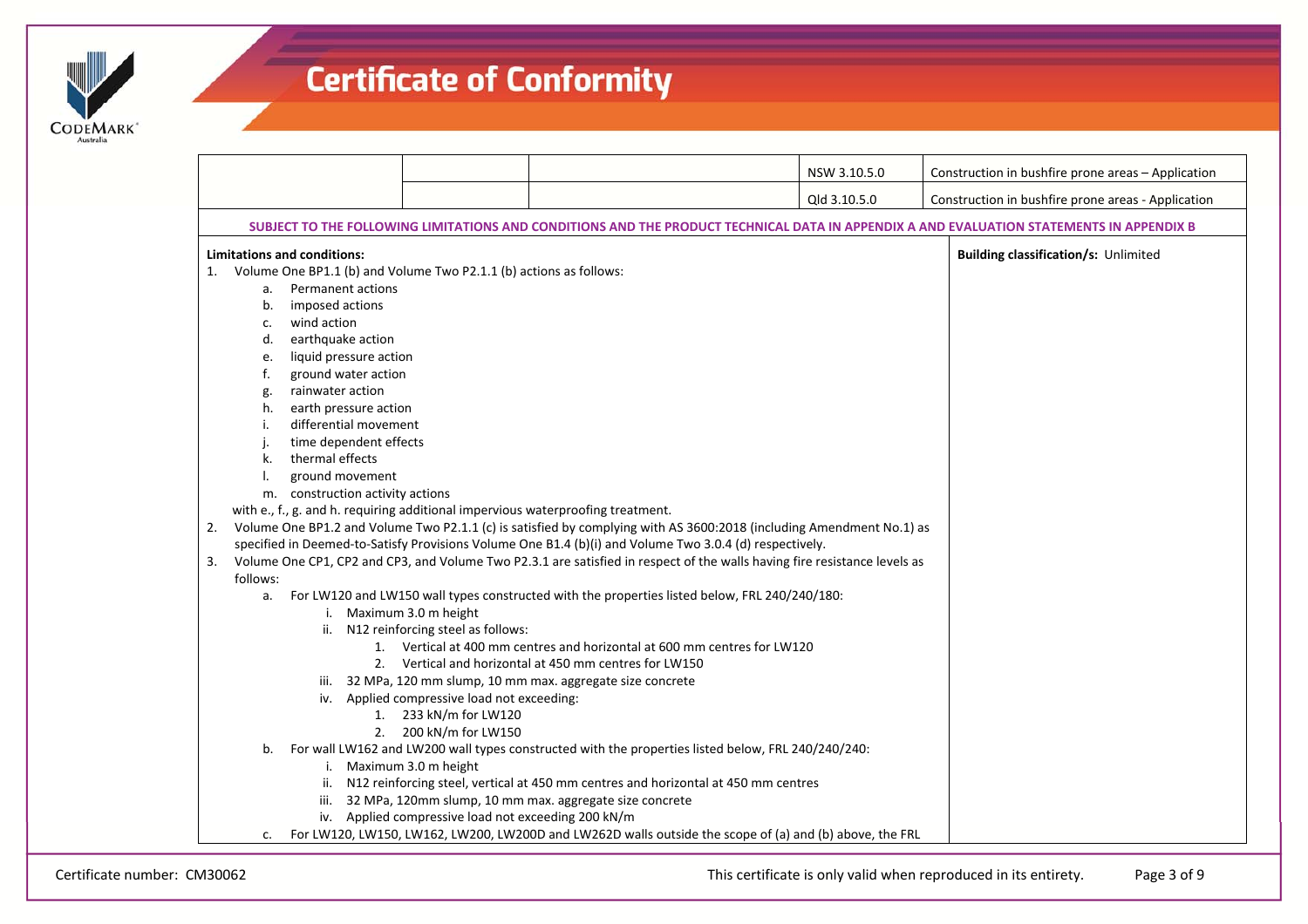

|    | shall be determined in accordance AS 3600:2018 (including Amendment No.1).                                                  |  |  |  |  |  |
|----|-----------------------------------------------------------------------------------------------------------------------------|--|--|--|--|--|
| 4. | In respect of the AFS Formwork Board fibre-cement boards, the Deemed-to-Satisfy Provisions Volume One C1.9(e)(iv) and       |  |  |  |  |  |
|    | Volume Two 3.7.1.1(d) permit use where a non-combustible material is required. With reference to C1.9(d), the adhesive      |  |  |  |  |  |
|    | used to fix the AFS Formwork Board to the steel studs is deemed to be exempt from the non-combustibility requirements of    |  |  |  |  |  |
|    | C1.9(a) and (b) because it is also a sealant.                                                                               |  |  |  |  |  |
| 5. | The fire hazard properties of AFS Formwork Board are as follows:                                                            |  |  |  |  |  |
|    | a. Fire hazard indices:                                                                                                     |  |  |  |  |  |
|    | Ignitability Index-<br>0                                                                                                    |  |  |  |  |  |
|    | Spread of Flame Index-<br>0                                                                                                 |  |  |  |  |  |
|    | Heat Evolved Index -<br><sup>0</sup>                                                                                        |  |  |  |  |  |
|    | Smoke Developed Index -                                                                                                     |  |  |  |  |  |
|    | Group Number-<br>b.                                                                                                         |  |  |  |  |  |
|    | $0.2m^2/s^2$ (x1000)<br>SMOGRA <sub>RC</sub><br>C.                                                                          |  |  |  |  |  |
| 6. | Volume One FP1.4 and Volume Two P2.2.2 in respect of weatherproofing is satisfied for serviceability wind pressures up to   |  |  |  |  |  |
|    | +0.68 kPa / -1.27 kPa.                                                                                                      |  |  |  |  |  |
| 7. | Deemed-to-Satisfy Provisions Volume One G5.2 and Volume Two 3.10.5 in respect of construction in bushfire prone areas is    |  |  |  |  |  |
|    | satisfied for all bushfire attack levels up to and including BAL-FZ, provided the external walls are designed for a fire    |  |  |  |  |  |
|    | resistance level (FRL) of at least -/30/30 or 30/30/30 as required in AS 3959:2018 Section 9.                               |  |  |  |  |  |
| 8. | In respect of Volume One J1 and Volume Two P2.6.1, wall configurations shown in AFS Logicwall Manual, November 2019         |  |  |  |  |  |
|    | Edition, Section G and Section L contribute to the thermal resistance of the building fabric, thereby contributing to those |  |  |  |  |  |
|    | requirements as follows:                                                                                                    |  |  |  |  |  |
|    | R-Value for basic AFS Logicwall element, determined in accordance with AS/NZS 4859.1:2018 (including<br>а.                  |  |  |  |  |  |
|    | Amendment No.1) not including air-films, air-spaces and additional insulation and linings as follows:                       |  |  |  |  |  |
|    | i. LW120 – R 0.123 m <sup>2</sup> .K/W                                                                                      |  |  |  |  |  |
|    | ii. LW150 – R 0.144 m <sup>2</sup> .K/W                                                                                     |  |  |  |  |  |
|    | iii. LW162 – R 0.152 m <sup>2</sup> .K/W                                                                                    |  |  |  |  |  |
|    | iv. LW200 – R 0.179 m <sup>2</sup> .K/W                                                                                     |  |  |  |  |  |
|    | v. LW262 – R 0.213 m <sup>2</sup> .K/W                                                                                      |  |  |  |  |  |
|    | all wall types having a surface density in excess of 220kg/m <sup>3</sup> .<br>b.                                           |  |  |  |  |  |
| 9. | The Certificate excludes compliance with the National Construction Code 2019:                                               |  |  |  |  |  |
|    | Volume One BP1.1(b) and Volume Two P2.1.1 (b) – (v) snow action and (xv) termite actions.<br>a.                             |  |  |  |  |  |
|    | Volume One BP1.4 and Volume Two P2.1.2 Buildings in flood areas.<br>b.                                                      |  |  |  |  |  |
|    | Volume One FP6.1 and Volume Two P2.4.7 Condensation and water vapour management.<br>c.                                      |  |  |  |  |  |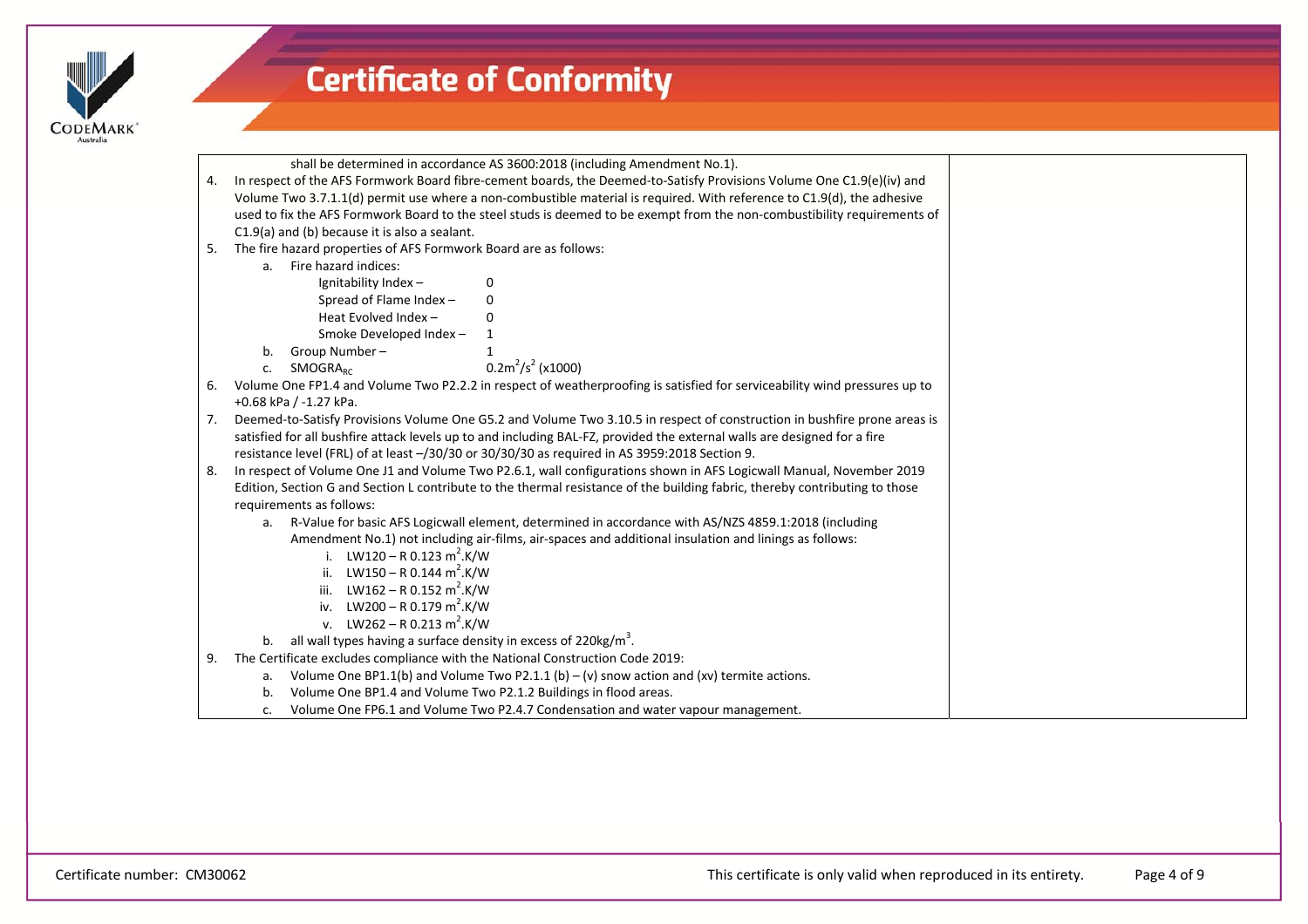

#### **APPENDIX A – PRODUCT TECHNICAL DATA**

#### **A1 Type and intended use of product**

Refer to page 1 of this Certificate.

#### **A2 Description of product**

Refer to page 1 of this Certificate.

#### **A3 Product specification**

Full product specification is contained in AFS Logicwall Manual, November 2019 Edition.

Product selection, and incorporation into the building design, shall be made by a professional Architect or Engineer or other appropriately qualified person who:

- 1. Has qualifications and experience acceptable to the relevant approval authorities; and,
- 2. Has ready access to AFS Logicwall Manual, November 2019 Edition and AS 3600:2018 (including Amendment No.1).

#### **A4 Manufacturer and manufacturing plant(s)**

Lot 7 Lockyer Street, Goulburn, NSW, 2580

#### **A5 Installation requirements**

Refer to AFS Logicwall Manual, November 2019 Edition.

Product installation shall be carried out:

- 1. By an installer who is trained in the construction methodology of the AFS LOGICWALL® product.
- 2. In accordance with:
	- a. AFS Logicwall Manual, November 2019 Edition.
	- b. The project engineering plans and specifications.
	- c. The project detailing documentation.
	- d. The Inspection and Test Plan (ITP) developed for the project.

The installer shall issue a Certificate of Installation to the Certificate Holder.

The construction shall include the following:

- 1. Temporary bracing of the formwork systems as specified by the project structural engineer.
- 2. Coating in accordance with the specifications in Section F of AFS Logicwall Manual, November 2019 Edition, including adherence with the specified inspection and maintenance program for the site location.
- 3. Protection of service penetrations in walls as follows:
	- a. Removal of the fibre cement lining from within the face area covered by a fire collar.
	- b. Installation of a fire collar to the concrete as per the manufacturer's specifications for concrete walls.

#### **A6 Other relevant technical data**

Any referenced documents within the technical literature identified in Appendix A, A3 and Appendix A, A5.

Certificate number: CM30062 This certificate is only valid when reproduced in its entirety. Page 5 of 9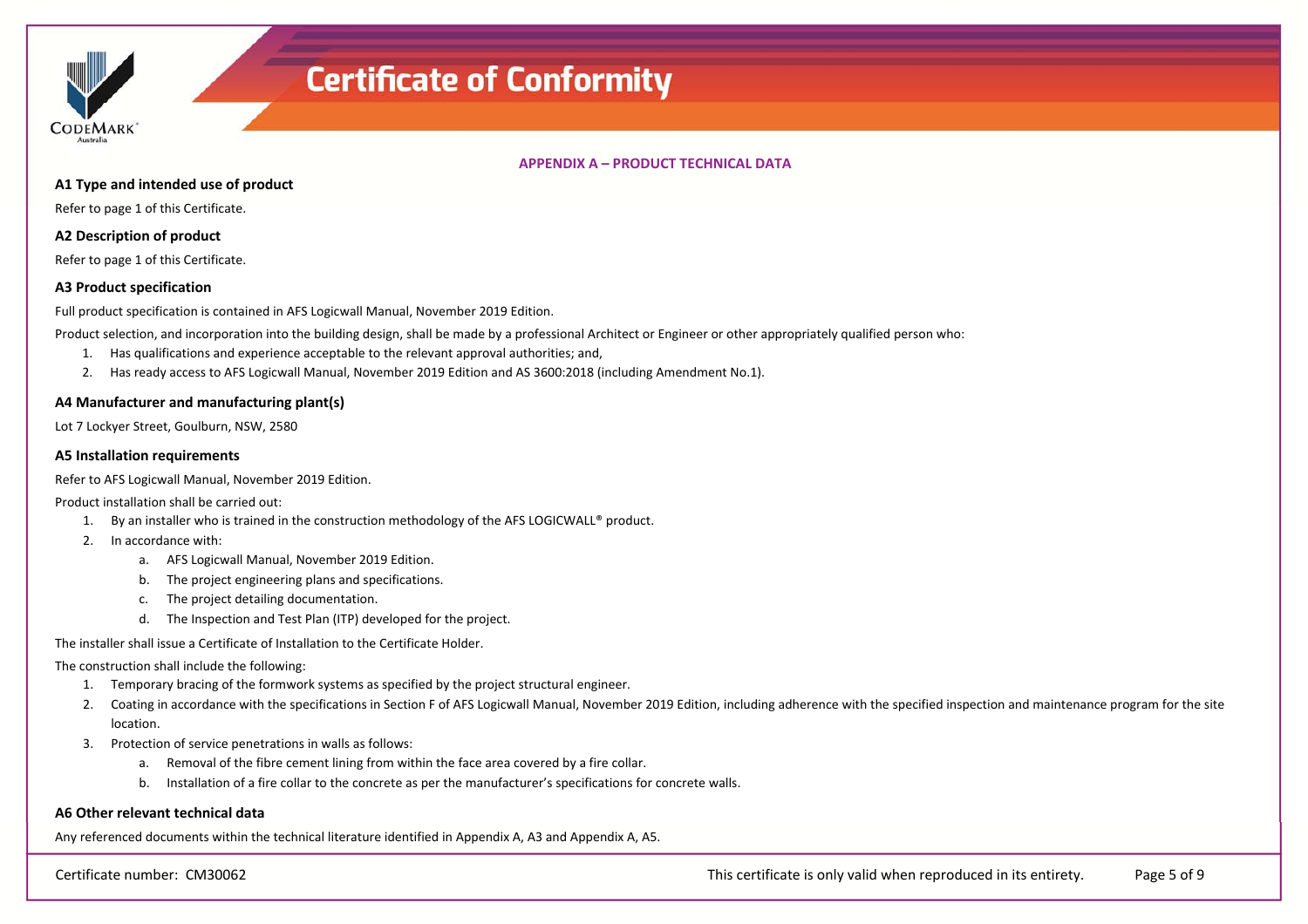

#### **APPENDIX B – EVALUATION STATEMENTS**

#### **B1 Evaluation methods**

The following assessment methods have been used to determine compliance with BCA 2019 A1:

| <b>Code Clause</b> | <b>Assessment Method(s)</b> | <b>Evidence of suitability</b>                                                                                          | Evidence reference in B2 |
|--------------------|-----------------------------|-------------------------------------------------------------------------------------------------------------------------|--------------------------|
| <b>Volume One</b>  |                             |                                                                                                                         |                          |
| BP1.1              | Volume One A2.2(2)(a)       | Volume One $A5.2(1)(e)$ – Certificate or report from a professional engineer or<br>other appropriately qualified person | Items 1 to 4             |
| BP1.2              | Volume One A2.2(2)(a)       | Volume One $A5.2(1)(e)$ – Certificate or report from a professional engineer or<br>other appropriately qualified person | Items 1 to 4             |
|                    | Volume One A2.2(2)(a)       | Volume One A5.2(1)(d) - Report issued by an Accredited Testing Laboratory                                               | Items 5, 6, 18 and 19    |
| CP1                | Volume One A2.2(2)(a)       | Volume One $A5.2(1)(e)$ – Certificate or report from a professional engineer or<br>other appropriately qualified person | Items 7 and 8            |
|                    | Volume One A2.2(2)(a)       | Volume One A5.2(1)(d) - Report issued by an Accredited Testing Laboratory                                               | Items 5, 6, 18 and 19    |
| CP <sub>2</sub>    | Volume One A2.2(2)(a)       | Volume One $A5.2(1)(e)$ – Certificate or report from a professional engineer or<br>other appropriately qualified person | Items 7 and 8            |
|                    | Volume One A2.2(2)(a)       | Volume One A5.2(1)(d) - Report issued by an Accredited Testing Laboratory                                               | Items 5, 6, 18 and 19    |
| CP3                | Volume One A2.2(2)(a)       | Volume One $A5.2(1)(e)$ – Certificate or report from a professional engineer or<br>other appropriately qualified person | Items 7 and 8            |
| CP4                | Volume One A2.2(2)(a)       | Volume One A5.2(1)(d) - Report issued by an Accredited Testing Laboratory                                               | Items 18 and 19          |
| CP8                | Volume One A2.2(2)(a)       | Volume One $A5.2(1)(e)$ – Certificate or report from a professional engineer or<br>other appropriately qualified person | Item 20                  |
| C1.9               | Volume One A2.3(2)(a)       | Volume One A5.2(1)(f) - Another form of documentary evidence                                                            | Item 21                  |
| C1.10              | Volume One A2.3(2)(a)       | Volume One A5.2(1)(d) - Report issued by an Accredited Testing Laboratory                                               | Item 19                  |
| FP1.4              | Volume One A2.2(2)(a)       | Volume One $A5.2(1)(e)$ – Certificate or report from a professional engineer or<br>other appropriately qualified person | Item 9                   |
|                    | Volume One A2.2(2)(a)       | Volume One A5.2(1)(d) - Report issued by an Accredited Testing Laboratory                                               | Item 10                  |
| FP5.2              | Volume One A2.2(2)(a)       | Volume One $A5.2(1)(e)$ – Certificate or report from a professional engineer or<br>other appropriately qualified person | Items 11 to 14 and 17    |
|                    | Volume One A2.2(2)(a)       | Volume One A5.2(1)(d) - Report issued by an Accredited Testing Laboratory                                               | Item 10                  |
| FP5.5              | Volume One A2.2(2)(a)       | Volume One $A5.2(1)(e)$ – Certificate or report from a professional engineer or<br>other appropriately qualified person | Items 11 to 14 and 17    |
|                    | Volume One A2.3(2)(a)       | Volume One A5.2(1)(d) - Report issued by an Accredited Testing Laboratory                                               | Items 5 and 6            |
| G5.2               | Volume One A2.3(2)(a)       | Volume One $A5.2(1)(e)$ – Certificate or report from a professional engineer or<br>other appropriately qualified person | Items 7 and 8            |
| JP1                | Volume One A2.2(2)(a)       | Volume One $A5.2(1)(e)$ – Certificate or report from a professional engineer or<br>other appropriately qualified person | Items 15 and 16          |
| <b>Volume Two</b>  |                             |                                                                                                                         |                          |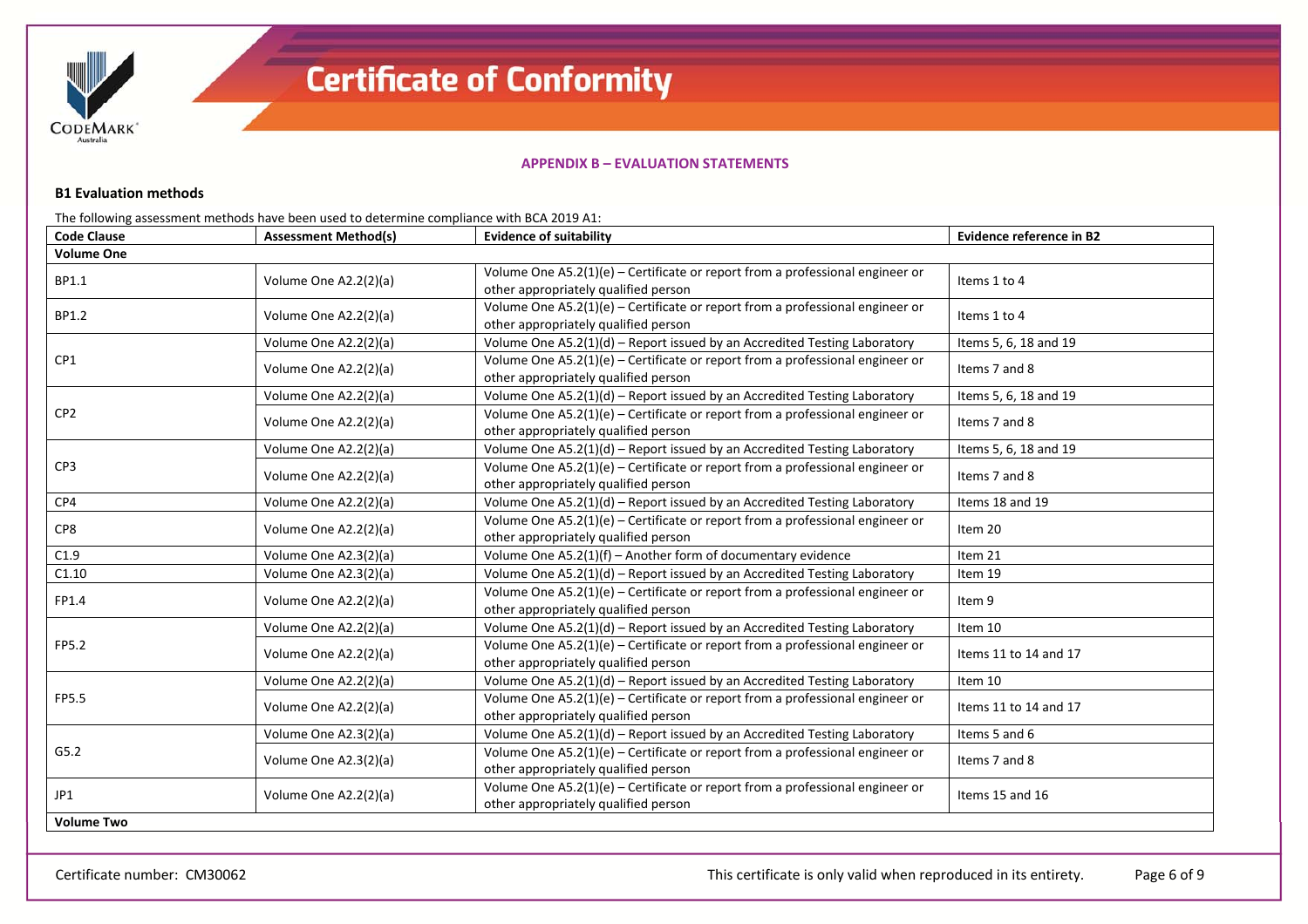

| P2.1.1             | Volume Two A2.2(2)(a) | Volume Two A5.2(1)(e) – Certificate or report from a professional engineer or<br>other appropriately qualified person | Items 1 to 4          |
|--------------------|-----------------------|-----------------------------------------------------------------------------------------------------------------------|-----------------------|
| P <sub>2.2.2</sub> | Volume Two A2.2(2)(a) | Volume Two A5.2(1)(e) - Certificate or report from a professional engineer or<br>other appropriately qualified person | Item 9                |
|                    | Volume Two A2.2(2)(a) | Volume Two $A5.2(1)(d)$ – Report issued by an Accredited Testing Laboratory                                           | Items 5 and 6         |
| P2.3.1             | Volume Two A2.2(2)(a) | Volume Two A5.2(1)(e) – Certificate or report from a professional engineer or<br>other appropriately qualified person | Items 7 and 8         |
|                    | Volume Two A2.2(2)(a) | Volume Two $A5.2(1)(d)$ – Report issued by an Accredited Testing Laboratory                                           | Item 10               |
| P2.4.6             | Volume Two A2.2(2)(a) | Volume Two A5.2(1)(e) - Certificate or report from a professional engineer or<br>other appropriately qualified person | Items 11 to 14 and 17 |
| P2.6.1             | Volume Two A2.2(2)(a) | Volume Two A5.2(1)(e) – Certificate or report from a professional engineer or<br>other appropriately qualified person | Items 15 and 16       |
| 3.7.1.1(d)         | Volume Two A2.3(2)(a) | Volume Two A5.2(1)(f) - Another form of documentary evidence                                                          | Item 21               |
|                    | Volume Two A2.3(2)(a) | Volume Two A5.2(1)(d) - Report issued by an Accredited Testing Laboratory                                             | Items 5 and 6         |
| 3.10.5.0           | Volume Two A2.3(2)(a) | Volume Two A5.2(1)(e) - Certificate or report from a professional engineer or<br>other appropriately qualified person | Items 7 and 8         |

### **B2 Reports**

The following reports have been used as evidence to determine compliance with BCA 2019 A1:

| Ref | Author                                                                                         | Reference        | Date       | <b>Description</b>                                                              | <b>NATA Registration</b> |
|-----|------------------------------------------------------------------------------------------------|------------------|------------|---------------------------------------------------------------------------------|--------------------------|
|     | University of Canterbury,<br>Chris Allington and Nigel<br>Maxey                                | Report: C2004-02 | 2004       | Civil Engineering Research Paper<br>Lateral load resistance of AFS wall panels  | N/A                      |
|     | Van Der Meer Consulting Pty<br>Ltd, Neil Bonser                                                | SY030230         | 21/09/2005 | Lateral load resistance of AFS wall panels - Results of structural<br>testing   | N/A                      |
|     | UNSW Global - Unisearch<br><b>Expert Opinion Services,</b><br>Mark Bradford                    | J085172          | 5/05/2014  | AFS LOGICWALL <sup>®</sup> System - Corrosion Durability Review                 | N/A                      |
|     | Mahaffey Associates,<br>David Mahaffey                                                         | 10655/01         | 23/10/2014 | Report on Compliance of LOGICWALL with the Durability<br>Requirements of AS3600 | N/A                      |
| 5   | CSIRO - Manufacturing and<br>Infrastructure Technology,<br>Chris Wojcik and Garry E<br>Collins | <b>FSV 1038</b>  | 12/03/2004 | Fire-resistance test on a load-bearing concrete core, framed wall<br>system     | Accreditation No. 3632   |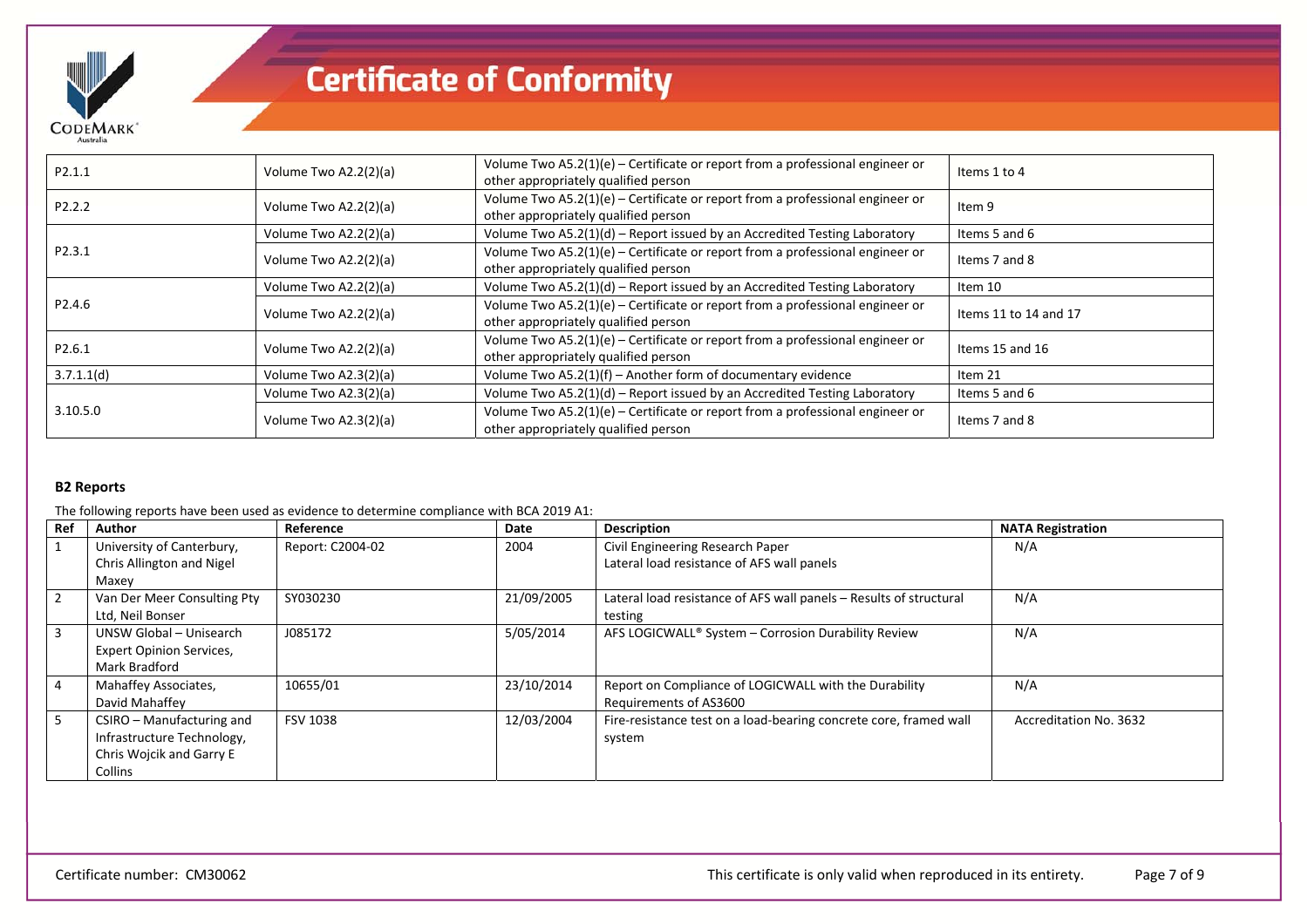

| Ref            | Author                                                                    | Reference                                                                                                                                                           | <b>Date</b> | <b>Description</b>                                                                                                                                                                                                                            | <b>NATA Registration</b>                         |
|----------------|---------------------------------------------------------------------------|---------------------------------------------------------------------------------------------------------------------------------------------------------------------|-------------|-----------------------------------------------------------------------------------------------------------------------------------------------------------------------------------------------------------------------------------------------|--------------------------------------------------|
| 6              | CSIRO - Materials Science and<br>Engineering,<br>Chris Wojcik and Garry E | <b>FSV 1513A</b>                                                                                                                                                    | 16/12/2011  | Fire-resistance test on a load-bearing vertical separating element                                                                                                                                                                            | Accreditation No. 165<br>Corporate Site No. 3625 |
| $\overline{7}$ | Collins<br>CSIRO - Infrastructure<br>Technologies,<br>Keith Nicholls      | FCO-3084B                                                                                                                                                           | 29/10/2019  | Fire resistance of AFS Logicwall systems in accordance with AS<br>1530.4-2014                                                                                                                                                                 | N/A                                              |
| 8              | Stephen Grubits & Associates,<br>Carlos Quaglia                           | 2013/277.81 R1.0                                                                                                                                                    | 16/07/2019  | Logicwall® Fire-Resistance-Level Assessment                                                                                                                                                                                                   | N/A                                              |
| 9              | AECOM Australia Pty Ltd,<br>Keiran Rice                                   | 60602764                                                                                                                                                            | 13/05/2019  | AFS Logicwall System - National Construction Code (NCC 2019) -<br>weatherproofing compliance                                                                                                                                                  | N/A                                              |
| 10             | CSIRO - Manufacturing and<br>Infrastructure Technology                    | TL463                                                                                                                                                               | 16/08/2006  | Laboratory Measurement of Airborne Sound Insulation                                                                                                                                                                                           | N/A                                              |
| 11             | PKA Acoustic Consulting,<br>Peter Knowland                                | 209 029 PKA-A069 v3                                                                                                                                                 | 2/11/2010   | Acoustic Performance Assessment of a Product or System:<br>AFS Logic Wall - AFS 120, AFS 150, AFS 162, AFS 200 and AFS 262<br><b>Concrete Wall Panels</b>                                                                                     | N/A                                              |
| 12             | PKA Acoustic Consulting,<br>Peter Knowland                                | 215 020 PKA-A144 v2                                                                                                                                                 | 16/03/2010  | Acoustic Performance Assessment of a Product or System:<br>AFS Logic Wall covering range of AFS120 to AFS262D providing ISO<br>or ASTM Evaluation of various configurations from the base walls<br>or using plasterboard on one or both sides | N/A                                              |
| 13             | PKA Acoustic Consulting,<br>Peter Knowland                                | 215 012 PKA-EOS 001 Part A v2                                                                                                                                       | 23/04/2015  | BCA / NCC Evidence of Suitability - Acoustic Performance:<br>AFS Logic Wall AFS162                                                                                                                                                            | N/A                                              |
| 14             | PKA Acoustic Consulting,<br>Peter Knowland                                | 215 012 PKA-EOS 001 Part B v1                                                                                                                                       | 17/04/2015  | BCA / NCC Evidence of Suitability - Acoustic Performance:<br>AFS Logic Wall AFS162                                                                                                                                                            | N/A                                              |
| 15             | James M. Fricker Pty Ltd                                                  | 107LW150.03<br>107LW150.04<br>107LW150.05<br>107LW200.04<br>107LW200.05<br>107LW120.02<br>107LW120.021<br>107LW120.05<br>107LW150.06<br>107LW150.061<br>107LW150.07 | 5/07/2019   | "Total R" Thermal Performance Calculations to AS/NZS 4859 Parts<br>1 & 2:2018 - Insulated Logicwall Systems                                                                                                                                   | N/A                                              |